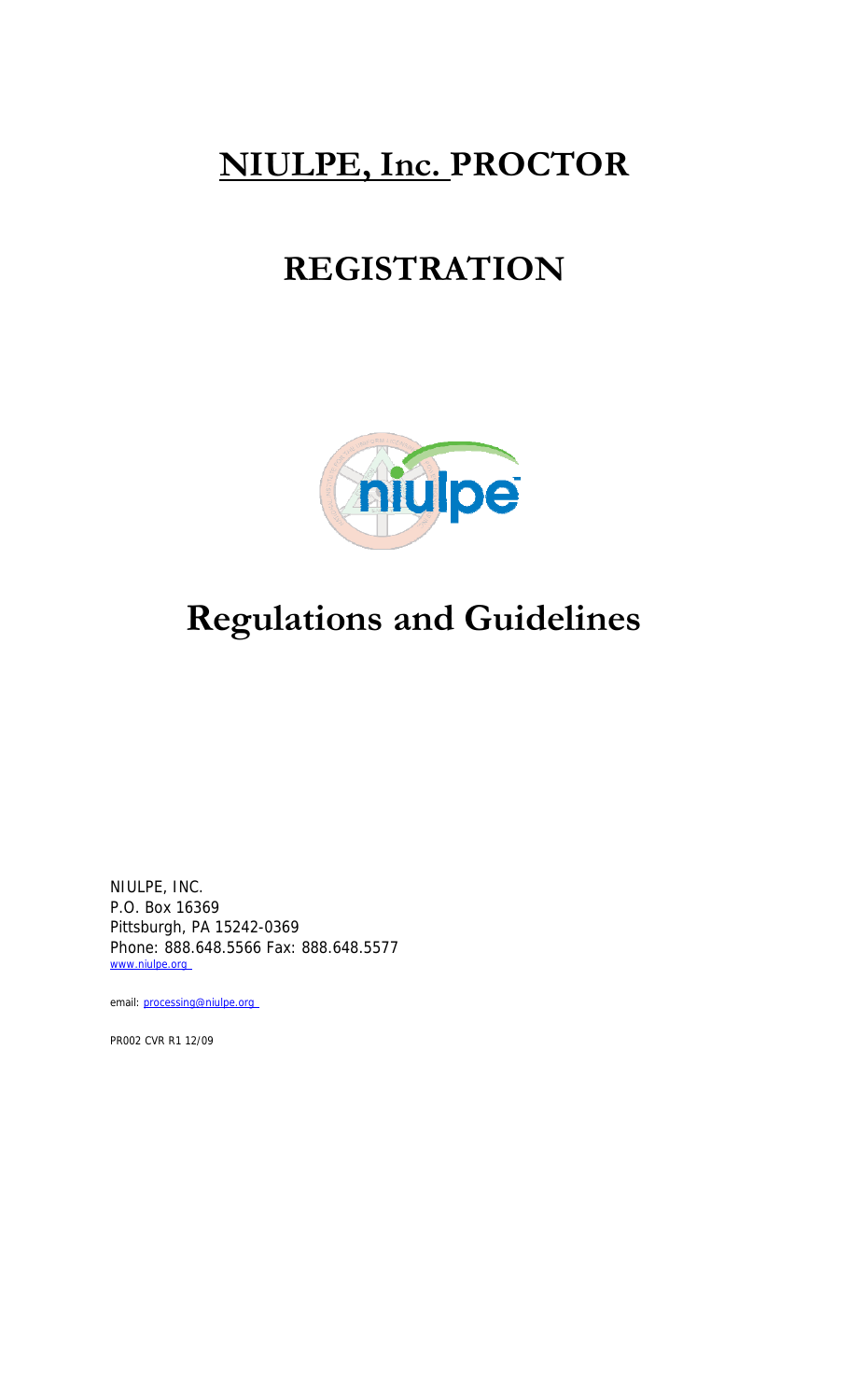

## NIULPE, INC.

PROCTOR REGISTRATION

## REGULATIONS AND GUIDELINES

## TABLE OF CONTENTS

- 1. **INTRODUCTION**
- 2. **SPECIAL NEEDS**
- 3. **NON‐DISCRIMINATION POLICY**
- 4. **DISCLAIMER**
- 5. **PRIVACY POLICY**

PR001 R3 12/09 ©2005 – 2010 NIULPE, INC. PAGE 1 OF 3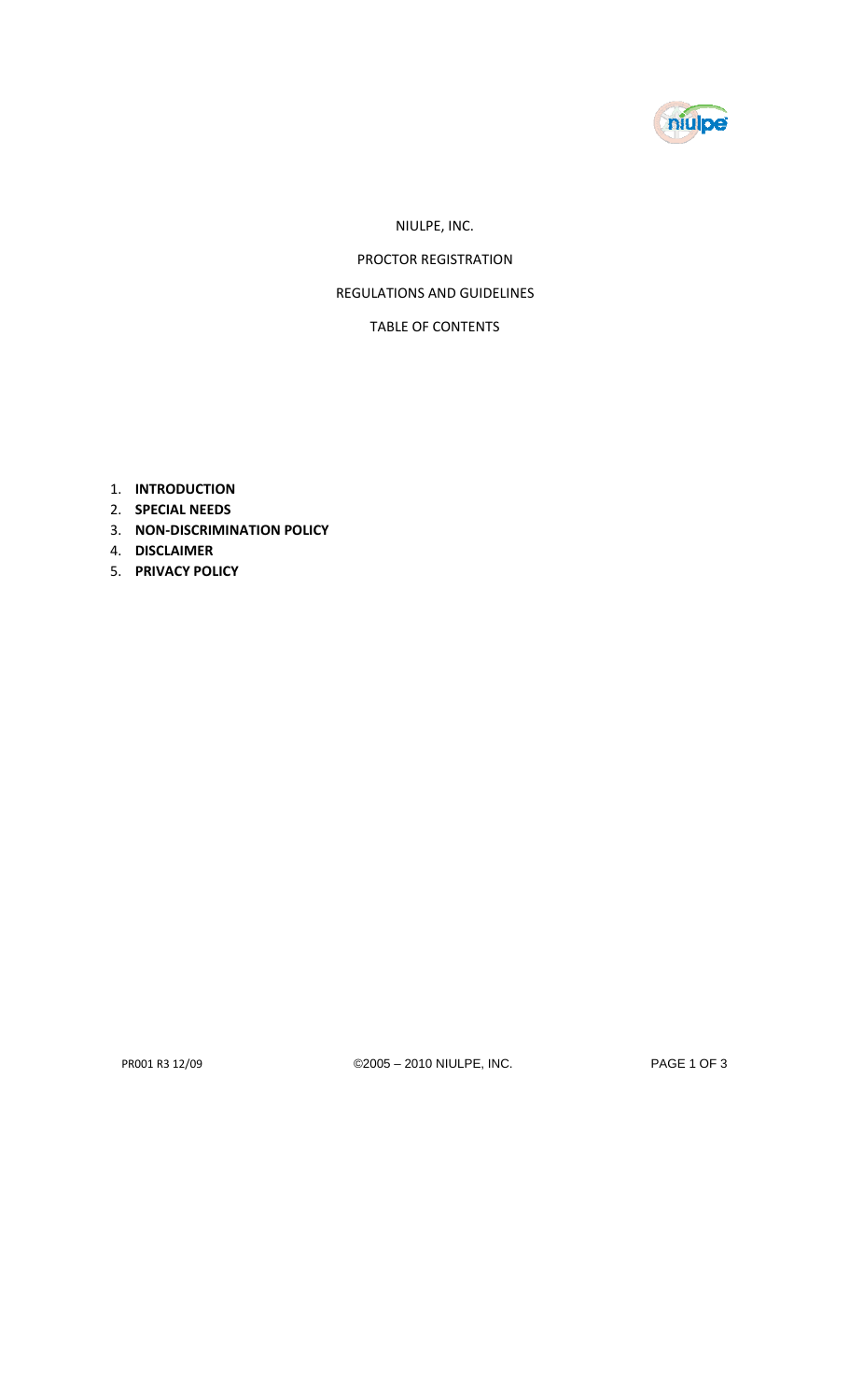

#### **1.0 INTRODUCTION**

The National Institute for the Uniform Licensing of Power Engineers, Inc. (NIULPE) is the only internationally recognized third party certifier of power engineering qualifications in the United States. Its goal is to improve safety and operating standards in the workplace of all operating organizations through certification of operator knowledge by the use of a rigorously created, validated and maintained series of examinations over a number of classifications.

NIULPE is an incorporated, not for profit, third‐party certification organization that acts on an international level to establish standards for boiler firemen and water-tenders, engineers, operators, examiners, instructors, and the licensing agencies currently existing. In addition, NIULPE will accredit courses taught in Power Engineering and related Technologies which meet the NIULPE, Inc. minimum requirements. In addition, this organization has established standards to commission those technical and academic instructors of these technologies.

Recognition of this certification standard is purely voluntary on the part of other licensing agencies, etc. It is, however, the only formal structure through which a person in power engineering or related technologies may establish a formal level of international competence and recognition.

#### **2.0 SPECIAL NEEDS**

NIULPE, Inc. will accommodate any special needs requirement by an applicant to sit for their examination. All public examination locations are reviewed and verified compliant with the Americans with Disabilities Act (ADA). Any applicant requiring special needs must notify NIULPE, Inc. on a separate sheet contained within the applicant's application submission.

### **3.0 NON‐DISCRIMINATION POLICY**

NIULPE, Inc. individual commissioned Examiners, Proctors and/or Representatives do not discriminate on the basis of sex, age, national origin, handicap/disability or veteran status. This policy does not exclude any applicant from meeting the NIULPE, Inc. minimum requirements.

#### **4.0 DISCLAIMER**

Information Regulations and Procedures contained within do not supersede any Federal, State or Local rules or regulations as they may apply. NIULPE, Inc. reserves the right to change or cancel examination dates without notice. NIULPE, Inc. shall make all reasonable attempts to provide alternate dates and locations to the candidates. All fees are subject to change without notice. NIULPE, Inc. retains the right, upon investigation, to suspend or revoke any certification if the certificate holder is found incompetent, has been guilty of negligence, has endangered life or property, made application under false pretences, failed to submit the proper fees or any willful violation of the same. Any certifications issued are solely based upon information received from the applicant and/or the results of NIULPE, Inc. examinations. The NIULPE, Inc. certification does not attest that any person is qualified in a practical application of his or her experience and cannot be construed as such. Neither NIULPE, Inc. Officers, Board of Directors, Examiners, Proctors, Committee Members and/or Licensed Representatives and its agents makes any warranty, expressed or implied, with respect to the quality and accuracy, technical content, format, examination results or examination materials.

NIULPE, Inc. will not assume any responsibility for lost, late, damaged, misdirected, misaddressed, illegible, incomplete, or postage due requests or requests that fail to be properly delivered to the address stated.

PR001 R3 12/09 ©2005 – 2010 NIULPE, INC. PAGE 2 OF 3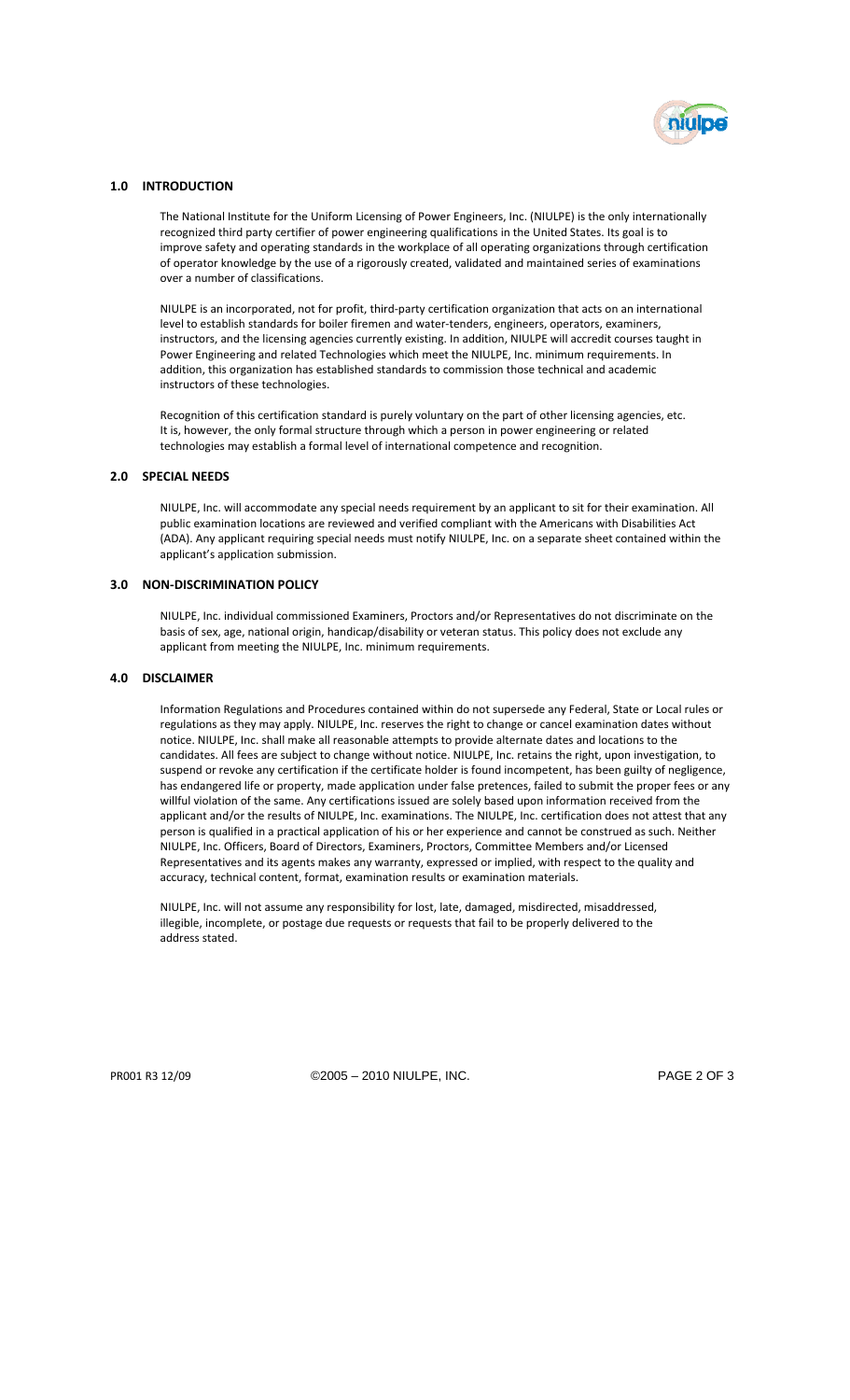

### **5.0 PRIVACY POLICY**

NIULPE, Inc., its Officers, Board of Directors and/or its agents and representatives understand the importance of privacy to our examination applicants and certificate holders. Our policy is to treat what we learn about our examination applicants and certificate holders as confidential. For example, we will not give or sell confidential or Personal Information about our applicants and certificate holders to any third party not affiliated with this organization, except as required by law or as necessary to provide NIULPE, Inc. required services.

We collect and store information about every applicant and/or certificate holder so that we can efficiently provide the service required. We use information about our applicants and certificate holders, and their level of certification to provide for future services in an efficient and cost effective manner. We must be able to communicate with our certificate holders about additional services, value added services and/or products. Performing trend analysis and market studies allows NIULPE, Inc. to set prices, evaluate demographic data, and comply with government regulations. Although government regulations vary in the many countries in which we operate, they frequently include the reporting of information to transportation, safety, customs, and other regulatory agencies.

As we collect and use information about our applicants and certificate holders, we may contract with vendors to assist us in the processing of that information for those purposes listed in the previous paragraph. These vendors are required to maintain the confidentiality of the information and are restricted from using the information for any other use.

Some information collected by NIULPE, Inc. is data which relates to an identifiable person ("Personal Information"). Examples of Personal Information are names, addresses, e‐mail addresses, credit card numbers and telephone numbers. We never sell information to third parties that could be used to specifically identify an individual applicant or certificate holder. Stripped data, with all names, addresses and other Personal Information removed, is sometimes shared with third parties. Finally, we do provide Personal Information to government agencies as required by law or regulation.

In addition to the uses of the information described in the paragraphs above, we collect telephone numbers and e-mail addresses in the event that we have to contact our applicants and certificate holders to provide information related to their business with NIULPE, Inc. or related issues, functions and/or promotions.

PR001 R3 12/09 ©2005 – 2010 NIULPE, INC. PAGE 3 OF 3